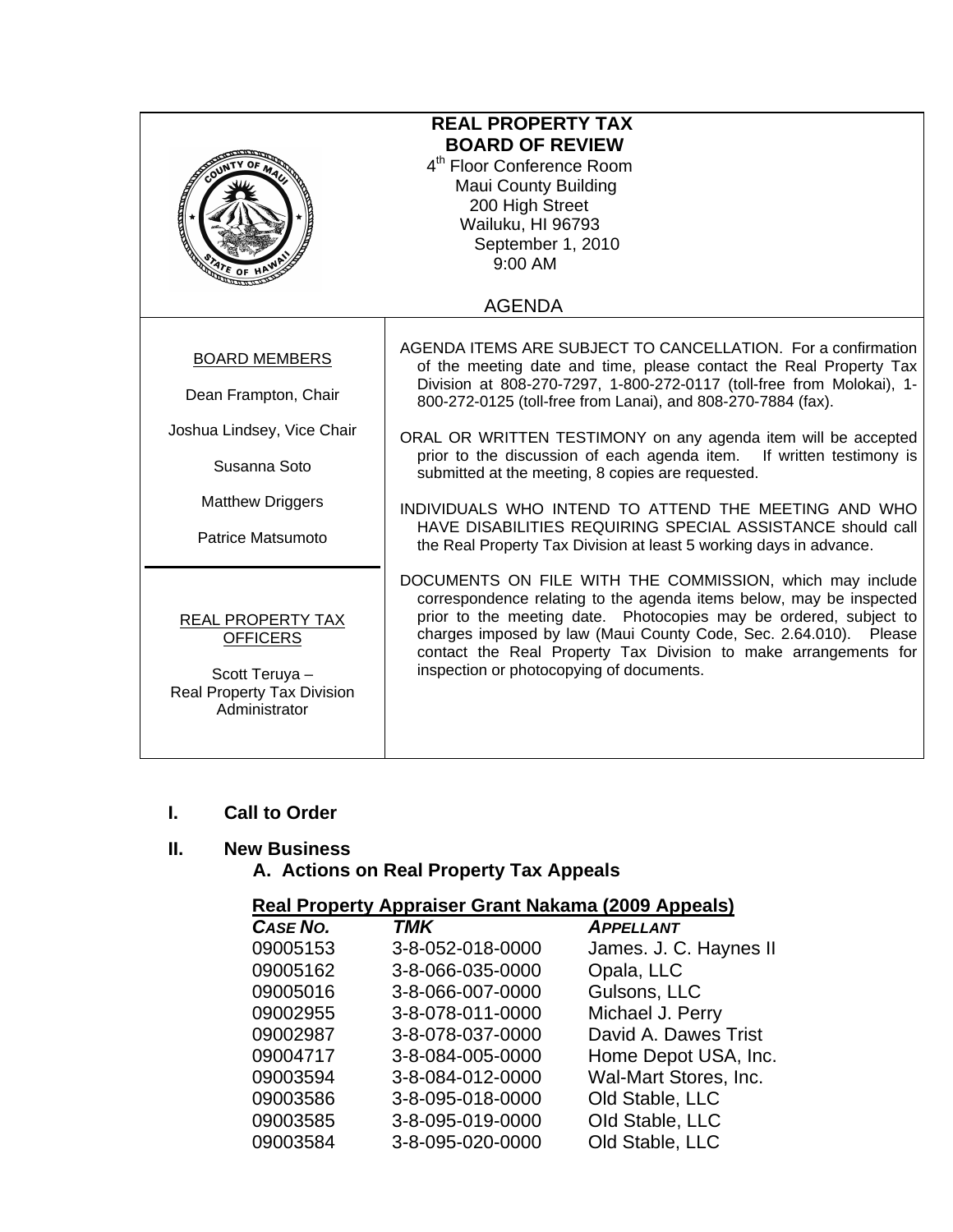#### **Real Property Appraiser Sandra Kuniyoshi (2009 Appeals)**

|                 |                                                              | <u>Tippeare</u>             |
|-----------------|--------------------------------------------------------------|-----------------------------|
| CASE NO.        | TMK                                                          | <b>APPELLANT</b>            |
| 09002805        | 3-8-077-003-0009                                             | Thomas H. Duffy             |
| 09004587        | 3-9-001-056-0002                                             | Richard D. Standard         |
| 09003272        | 3-9-004-143-0011                                             | Andrew/Jean Lynch           |
| 09003075        | 3-9-008-011-0008                                             | Dennis J. Hadick            |
| 09002917        | 3-9-008-011-0052                                             | Donald/Karin Ciucci         |
| 09004727        | 3-9-008-011-0055                                             | <b>Melvin Borins</b>        |
| 09003012        | 3-9-016-001-0011                                             | John H. Du                  |
| 09004706        | 3-9-016-002-0049                                             | Duffy Herman                |
| 09002720        | 3-9-017-003-0041                                             | Leif Gunnar Nielsen         |
| 09004760        | 3-9-018-003-0095                                             | Jeffrey/Cherie Thompson     |
| 09005757        | 3-9-020-001-0005                                             | <b>EMCON Services, Inc.</b> |
| 09005804        | 3-9-020-001-0007                                             | <b>Geoffrey Flavell</b>     |
| 09004871        | 3-9-020-001-0089                                             | Nutt/Bank of Hawaii         |
| 09002764        | 3-9-020-001-0097                                             | Sansocki Revocable Trust    |
| 09003084        | 3-9-020-001-0133                                             | William E. Glenn            |
| 09002929        | 3-9-020-001-0147                                             | David/Lorinda Patterson     |
| 09002667        | 3-9-020-016-0004                                             | <b>Jeffrey Heisel</b>       |
| 09002973        | 3-9-020-016-0065                                             | <b>Edwin/Nancy Duck</b>     |
| 09006204        | 3-9-020-016-0097                                             | John Papazian               |
| 09006247        | 3-9-020-016-0122                                             | <b>Frank Peters</b>         |
| 09003109        | 3-9-020-028-0001                                             | Steven B. Dillaway          |
| 09002892        | 3-9-020-028-0050                                             | Sun-Barr Properties, LTD    |
| 09003001        | 3-9-020-028-0061                                             | <b>Helen Tennison</b>       |
| 09002847        | 3-9-020-028-0063                                             | Alice J. Morris             |
|                 | <b>Real Property Appraiser Kari Stockwell (2009 Appeals)</b> |                             |
| <b>CASE NO.</b> | TMK                                                          | <b>APPELLANT</b>            |
| 09004739        | 4-2-001-024-0011                                             | Khan-Husain Living Trust    |
| 09003257        | 4-2-001-024-0019                                             | <b>Arthur/Lillian Bosse</b> |
| 09003483        | 4-2-001-024-0056                                             | Kenneth/Sharon Boudreau     |
| 09003370        | 4-2-001-024-0062                                             | Kenneth/Sharon Boudreau     |
| 09003373        | 4-2-001-024-0064                                             | Kenneth/Sharon Boudreau     |
| 09004806        | 4-2-001-024-0061                                             | William B. Austin           |
| 09003389        | 4-2-001-024-0093                                             | Dean/Cindi Rottermond       |
| 09002807        | 4-2-001-024-0097                                             | Alfano, Jr. Family Trust    |
| 09003011        | 4-2-001-024-0102                                             | Harold Islitzer             |
| 09003100        | 4-2-001-028-0001                                             | <b>Straub Family Trust</b>  |
| 09002964        | 4-2-001-028-0024                                             | Gloria Littman              |
| 09003243        | 4-2-001-028-0081                                             | Richard B. Lemmerman        |
| 09003203        | 4-2-001-028-0082                                             | Lehman/Monahan              |
| 09004470        | 4-2-001-028-0086                                             | Jayne McCann                |
| 09003616        | 4-2-001-028-0129                                             | Gary Skardina               |
| 09003176        | 4-2-001-028-0165                                             | William/Eileen Marr         |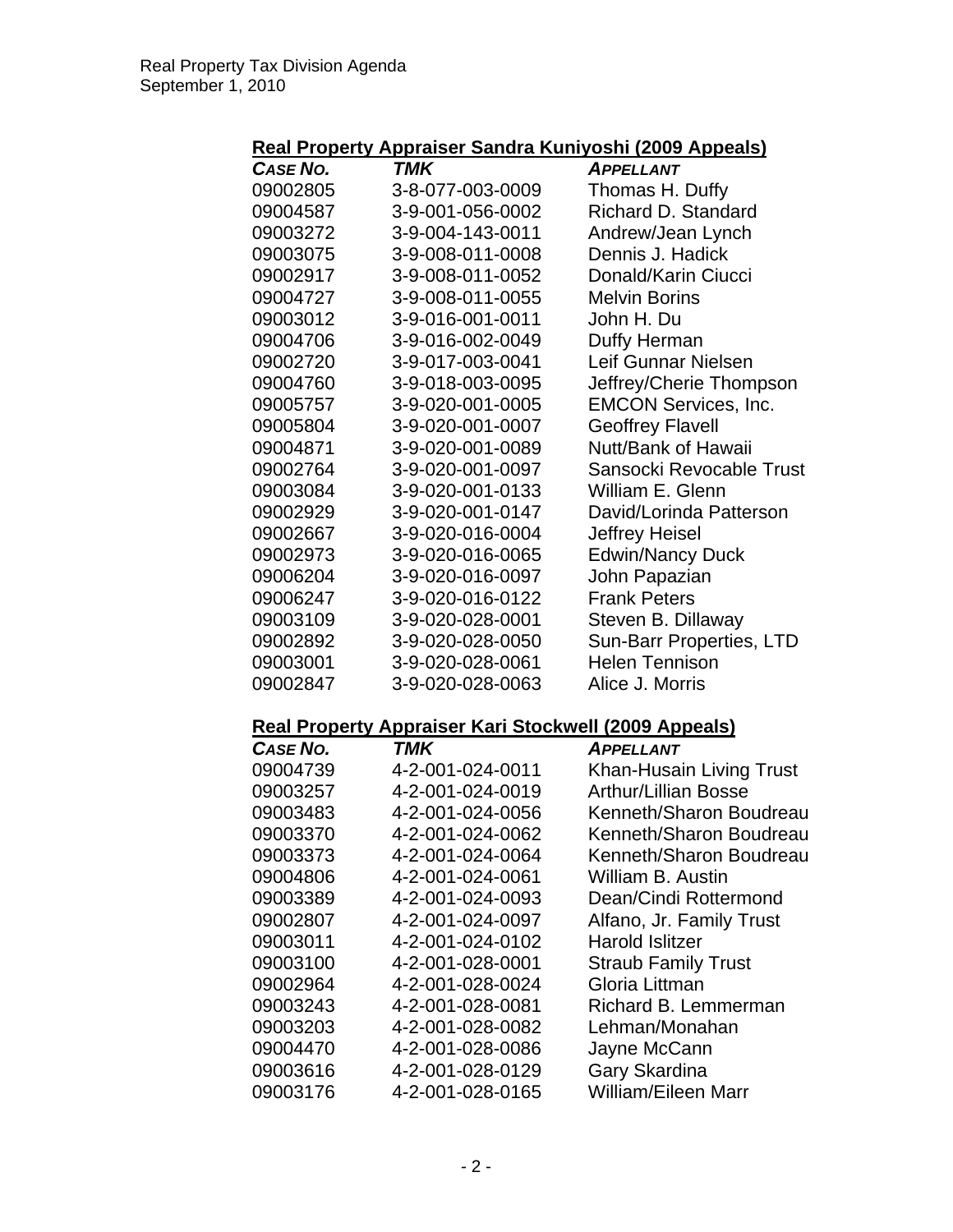# **Real Property Appraiser Edward Pa'a (2009 Appeals)**

| .                |                                                    | .<br>$\sim$ $\sim$ $\sim$ $\sim$ $\sim$ |
|------------------|----------------------------------------------------|-----------------------------------------|
| <b>CASE NO.</b>  | <b>TMK</b>                                         | <b>APPELLANT</b>                        |
| 09003474         | 4-2-002-001-0000                                   | Napili Kai, Ltd.                        |
| 09003465         | 4-2-002-004-0001                                   | Napili Kai, Ltd.                        |
| 09003464         | 4-2-002-004-0002                                   | Napili Kai, Ltd.                        |
| 09003460         | 4-2-002-004-0003                                   | Napili Kai, Ltd.                        |
| 09003430         | 4-2-002-004-0004                                   | Napili Kai, Ltd.                        |
| 09003429         | 4-2-002-004-0005                                   | Napili Kai, Ltd.                        |
| 09003428         | 4-2-002-004-0006                                   | Napili Kai, Ltd.                        |
| 09003402         | 4-2-002-004-0007                                   | Steven/Yvonne Stoner                    |
| 09003426         | 4-2-002-004-0008                                   | Napili Kai, Ltd.                        |
| 09003403         | 4-2-002-004-0009                                   | Mether Hawaii Properties, Inc.          |
| 09003433         | 4-2-002-004-0010                                   | Oro Construction Co.                    |
| 09003425         | 4-2-002-004-0011                                   | Napili Kai, Ltd.                        |
| 09003479         | 4-2-002-004-0012                                   | Napili Kai, Ltd.                        |
| 09003462         | 4-2-002-004-0013                                   | Napili Kai, Ltd.                        |
| 09003434         | 4-2-002-004-0014                                   | Napili Kai, Ltd.                        |
| 09003424         | 4-2-002-004-0017                                   | Napili Kai, Ltd.                        |
| 09003436         | 4-2-002-004-0019                                   | H A Holdings Ltd.                       |
| 09003409         | 4-2-002-004-0022                                   | Napili Kai, Ltd.                        |
| 09003411         | 4-2-002-004-0023                                   | Napili Kai, Ltd.                        |
| 09003413         | 4-2-002-004-0024                                   | Napili Kai, Ltd.                        |
| 09003422         | 4-2-002-004-0025                                   | Napili Kai, Ltd.                        |
| 09003423         | 4-2-002-004-0026                                   | Napili Kai, Ltd.                        |
| 09003438         | 4-2-002-004-0027                                   | H A Holdings Ltd.                       |
| 09003444         | 4-2-002-004-0029                                   | <b>Terwiske Family Trust</b>            |
| 09003421         | 4-2-002-004-0030                                   | Napili Kai, Ltd.                        |
| 09003427         | 4-2-002-004-0031                                   | Oro Construction Co.                    |
| 09003432         | 4-2-002-004-0032                                   | <b>Martin Family Trust</b>              |
| 09003440         | 4-2-002-004-0033                                   | Joseph/Rosemary Fox                     |
| 09003442         | 4-2-002-004-0034                                   | David/Verna Roberts                     |
| 09003419         | 4-2-002-004-0035                                   | Napili Kai, Ltd.                        |
| 09003418         | 4-2-002-004-0036                                   | Napili Kai, Ltd.                        |
|                  |                                                    |                                         |
| <b>Deal Deal</b> | $\mathbf{A}$ Annessaar Kula Chimisu (9000 Annessa) |                                         |

#### **Real Property Appraiser Kyle Shimizu (2009 Appeals)**

| <b>CASE NO.</b> | TMK              | <b>APPELLANT</b>            |
|-----------------|------------------|-----------------------------|
| 09003446        | 4-2-002-005-0001 | Donald/Barbara Pospisil     |
| 09003448        | 4-2-002-005-0002 | Leon/Joyce Lunt             |
| 09003393        | 4-2-002-005-0003 | Carolyn/Edward Shaw         |
| 09003454        | 4-2-002-005-0004 | Arthur/Lillian Mori         |
| 09003456        | 4-2-002-005-0006 | Jean E. Challenger          |
| 09003452        | 4-2-002-005-0007 | <b>Safeco Trust Company</b> |
| 09003450        | 4-2-002-005-0008 | <b>Chris/Toni MacAskill</b> |
| 09003449        | 4-2-002-005-0009 | Gregovich/Jouravel          |
| 09003447        | 4-2-002-005-0010 | Hollett/Fiala               |
| 09003549        | 4-2-002-005-0011 | Napili Kai, Ltd.            |
| 09003443        | 4-2-002-005-0012 | Clay/Cheryl Johnson         |
| 09003441        | 4-2-002-005-0013 | Stephanie T Mendel Trust    |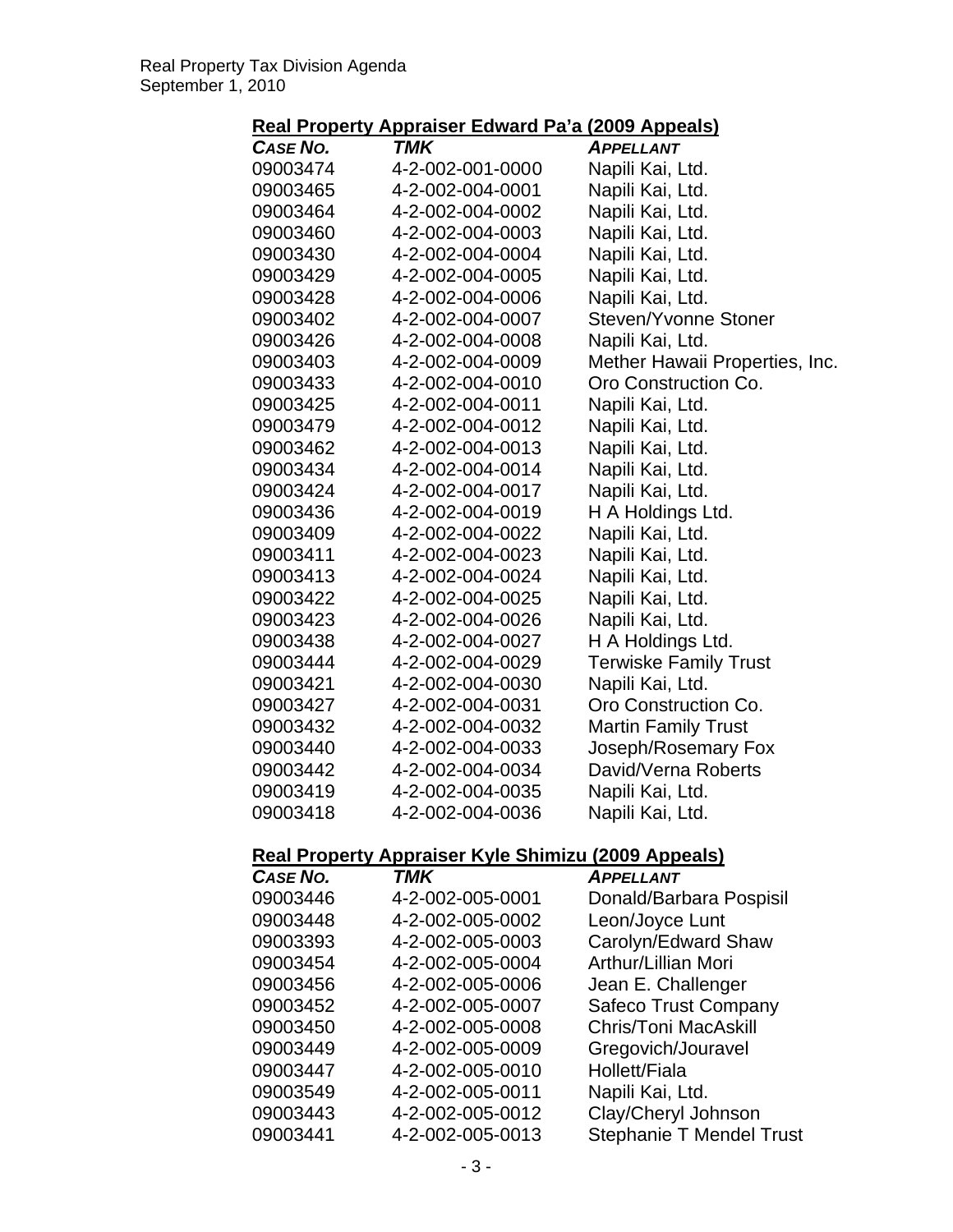# **Real Property Appraiser Kyle Shimizu (2009 Appeals cont'd)**

| CASE NO. | TMK              | <b>APPELLANT</b>                |
|----------|------------------|---------------------------------|
| 09003417 | 4-2-002-005-0014 | Napili Kai, Ltd.                |
| 09003439 | 4-2-002-005-0015 | <b>Elliot Family Trust</b>      |
| 09003415 | 4-2-002-005-0016 | Napili Kai, Ltd.                |
| 09003437 | 4-2-002-005-0020 | <b>Betts Family Trust</b>       |
| 09003435 | 4-2-002-007-0001 | Boyd/Xiomara Jeffrey            |
| 09003414 | 4-2-002-007-0002 | Napili Kai, Ltd.                |
| 09003431 | 4-2-002-007-0003 | Patricia/Sheldon Milligan       |
| 09003412 | 4-2-002-007-0004 | Napili Kai, Ltd.                |
| 09003410 | 4-2-002-007-0007 | Napili Kai, Ltd.                |
| 09003416 | 4-2-002-007-0008 | Hoyt/Hoyt-Bray/Bray             |
| 09003406 | 4-2-002-007-0010 | Napili Kai, Ltd.                |
| 09003408 | 4-2-002-007-0012 | Paul/Rita Engler                |
| 09003407 | 4-2-002-007-0013 | <b>Ulrich Family Trust</b>      |
| 09003405 | 4-2-002-007-0018 | G. Glair Bradshaw Family Trust  |
| 09003401 | 4-2-002-007-0020 | M E Reinhold Family Partnership |

#### **Real Property Appraiser Scott Wells (2009 Appeals)**

| CASE NO. | TMK              | <b>APPELLANT</b>             |
|----------|------------------|------------------------------|
| 09002936 | 2-8-002-128-0000 | Michael J. Perry             |
| 09003404 | 4-2-002-015-0000 | Napili Kai, Ltd.             |
| 09003295 | 4-2-003-018-0000 | James/Lynn Foster            |
| 09006143 | 4-2-003-036-0000 | A. Diane Williams            |
| 09005743 | 4-2-003-038-0000 | Anita T. Froe                |
| 09002779 | 4-2-003-051-0000 | Douglas Ross                 |
| 09003091 | 4-2-003-082-0000 | Thomas S. Laird              |
| 09004979 | 4-2-003-084-0000 | Imran/Dorothy Zubair         |
| 08001132 | 4-2-004-001-0000 | Kapalua Ventures, LLC (2008) |
| 09006182 | 4-2-004-001-0000 | Maui Kauhale, LLC (2009)     |
| 09003349 | 4-2-005-010-0000 | Peter F. Geraci              |
| 09003297 | 4-2-006-011-0000 | Peter F. Geraci              |
| 09003528 | 4-2-005-013-0000 | <b>Arthur/Lilian Bosse</b>   |
| 09004980 | 4-2-005-033-0000 | Richard C. Williams          |
| 09006189 | 4-2-005-056-0000 | T.H.E. Real Estate, LLC      |
| 09003226 | 4-2-005-058-0000 | Michael/Michel Schlup        |
| 09003218 | 4-2-006-001-0026 | Barton Y. Shigemura          |
| 09003294 | 4-2-006-001-0029 | <b>BKWC Trust</b>            |
| 09003538 | 4-2-006-001-0034 | George T. Blankenheim        |

#### **Real Property Appraiser Wes Yoshioka (2009 Appeals)**

| CASE NO. | <b>TMK</b>       | <b>APPELLANT</b>                  |
|----------|------------------|-----------------------------------|
| 09003524 | 4-2-004-025-0000 | Maui Land and Pineapple Co., Inc. |
| 09004094 | 4-2-004-043-0000 | Maui Land and Pineapple Co., Inc. |
| 09003256 | 4-2-006-011-0000 | Maui Land and Pineapple Co., Inc. |
| 09003500 | 4-2-009-026-0000 | Maui Land and Pineapple Co., Inc. |
| 09005596 | 4-2-009-002-0000 | Honolua Ridge 1 RE LLC            |
| 09003375 | 4-2-009-005-0000 | Honolua Ridge 1 RE LLC            |